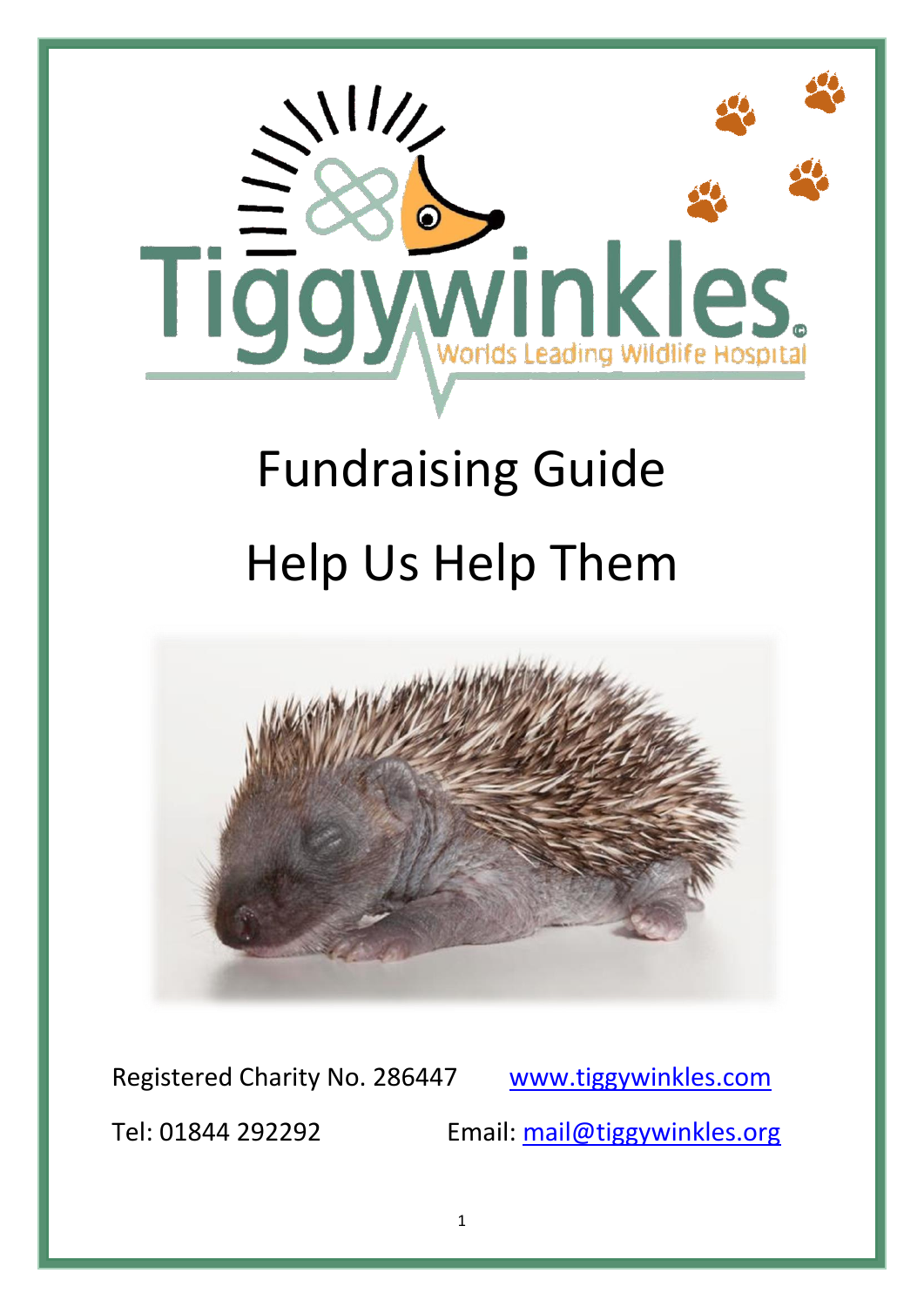# **Thank you for your support!**

Every year we care for over 10,000 wild animals, all with no government funding, so fundraisers like you really make a difference and help us to help them.

## **What does it cost to care?**

- **£3.00 will feed a baby bird for a day**
- **E5.00 will buy a bottle to feed an orphaned mammal**
- **E10.00 will bandage a fox's leg**
- **E20.00 will feed a hedgehog for a month**
- **E35.00 will cover surgery on a tawny owl's fractured wing**
- **E50.00 will x-ray a badger**
- £100.00 will provide emergency care for a fallow deer
- **E200.00 provides dental treatment for a badger**
- **▲ £400.00 will provide a hedgehog intensive care cage**

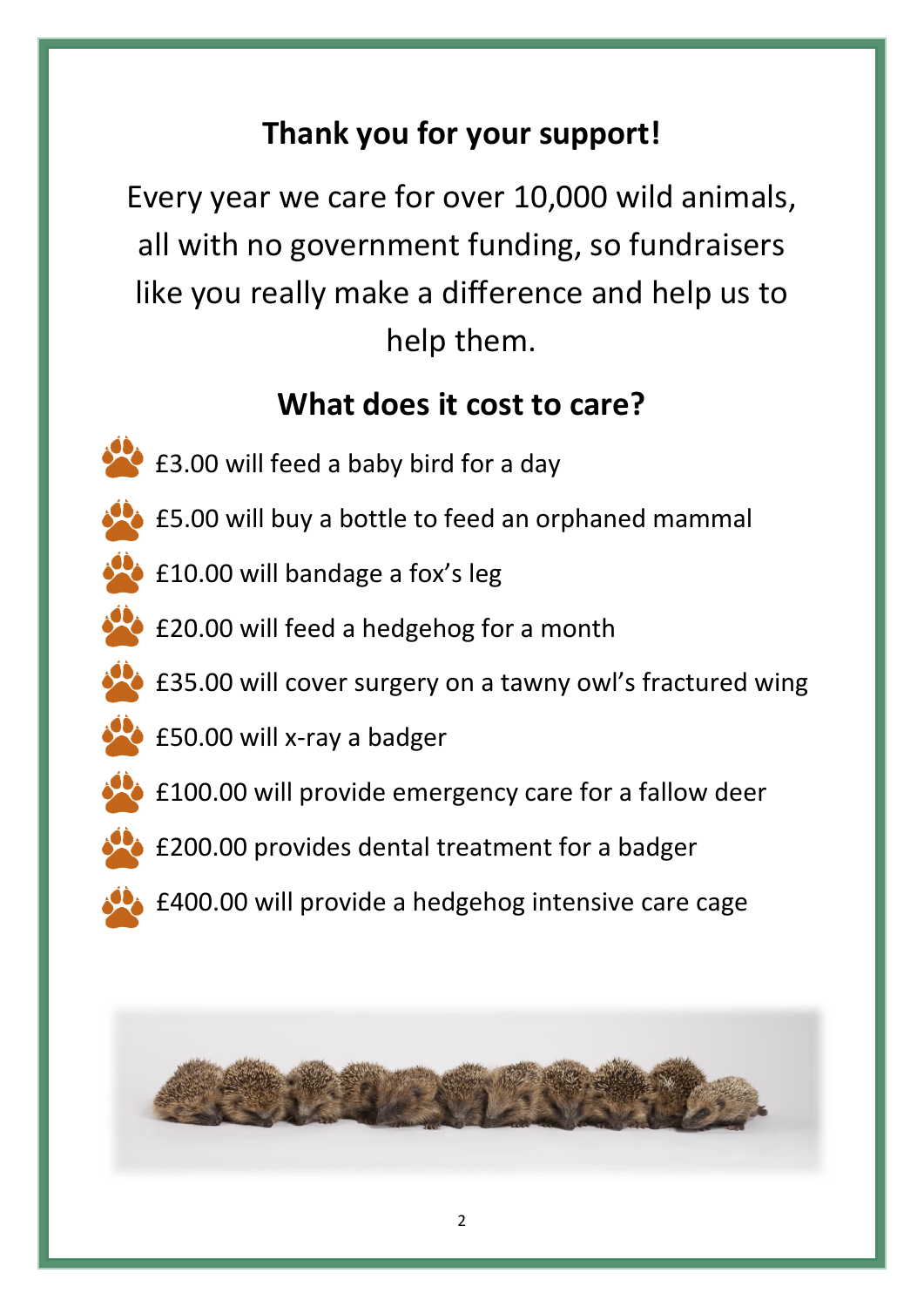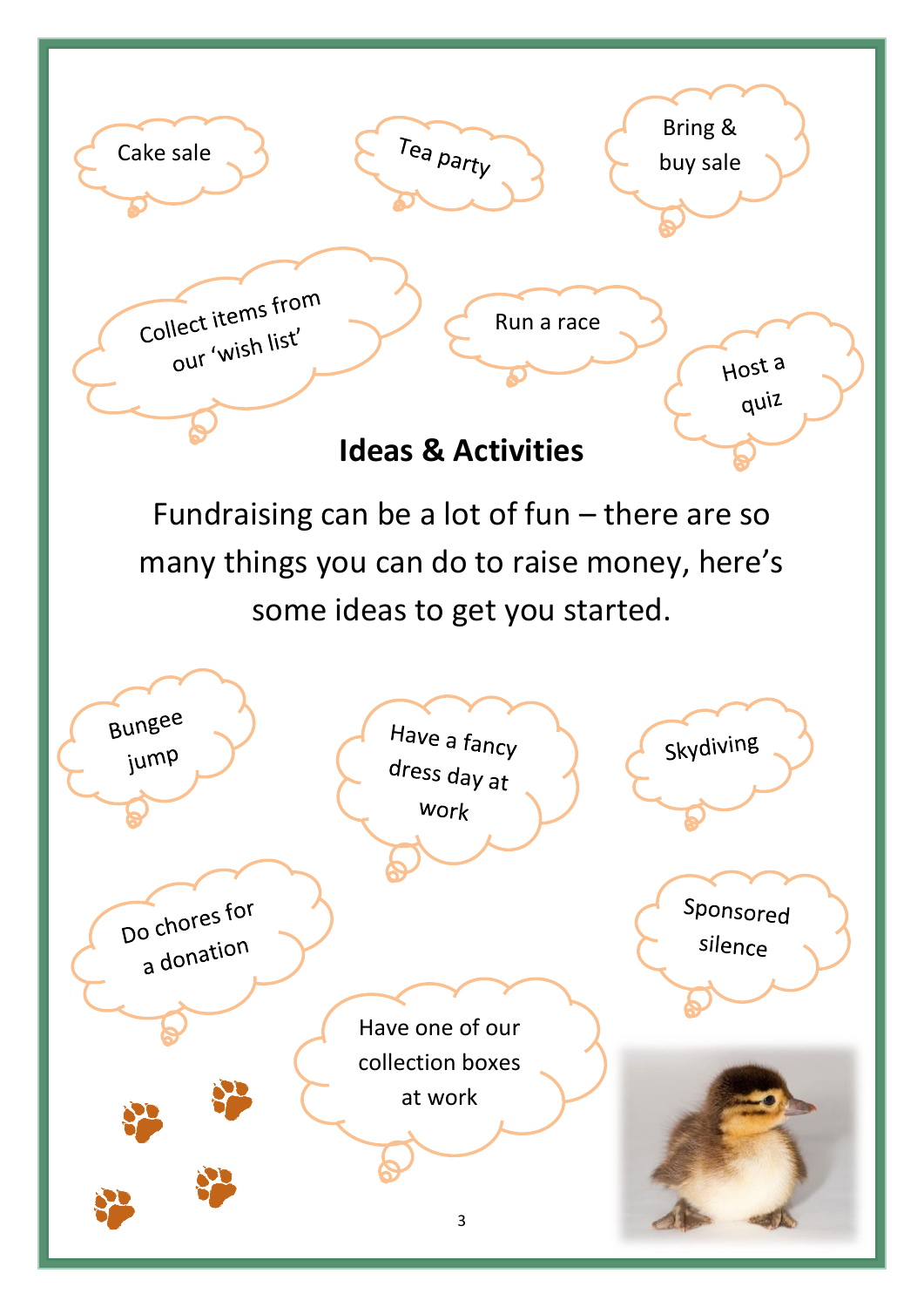# **You know what activity you want to do, what comes next?**





- Plan ahead give yourself plenty of time to get organised & to advertise the event
- Stay safe it is best to do a risk assessment and check with your insurance company if any cover is needed. Please **do not**  go door to door asking strangers for donations
- Set a target. If you have a target figure you are aiming for this will help keep you & your sponsors focussed. Why not set up a Just Giving page? [\(www.justgiving.com\)](http://www.justgiving.com/)
- Get social social media is a brilliant way to invite people to events and to ask for sponsorship. Keep sponsors up to date with your fundraising and use pictures if you can to create interest. Tag us on Twitter (@TiggywinklesUK) for a re-tweet!
- $\checkmark$  Ask people to fill in Gift Aid forms if they can (available on our website) as this can increase their donations by 20% at no extra cost for you or the donor
- Have fun!

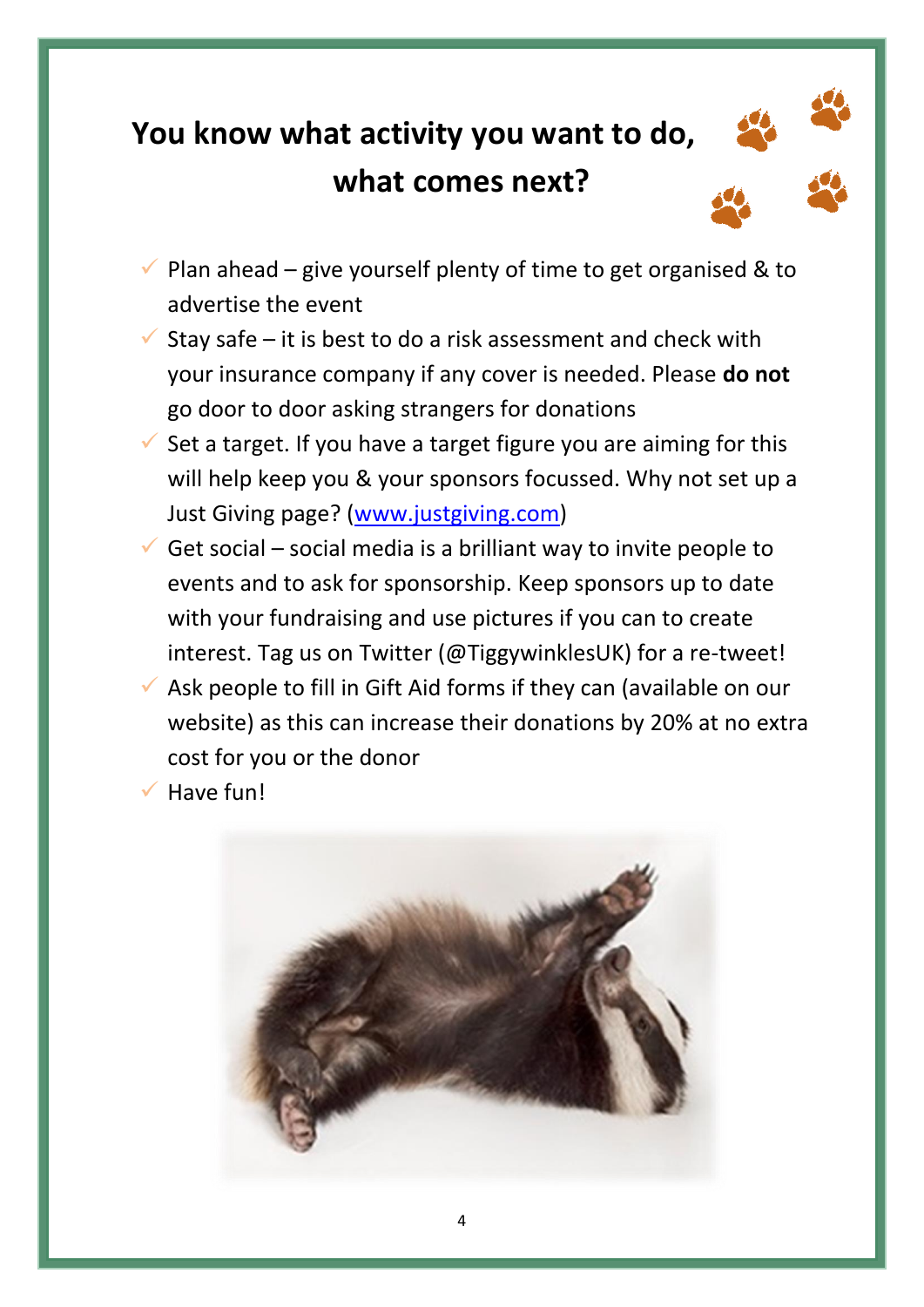#### **How to make your donation…**

- 1. **Online.** Go to [www.tiggywinkles.com](http://www.tiggywinkles.com/) and click 'Donate Now' to make a donation via Paypal or your credit or debit card.
- 2. **Through justgiving.com.** Set up your own fundraising page, tell your friends and let them make donations online. Just Giving collect Gift Aid too (so we can benefit even more) you can also track online donations and let everyone see pictures of what you've been up to!
- 3. **By Phone.** Call Tiggywinkles on 01844 292511, Monday to Friday 10am-4pm with your credit or debit card.
- 4. **By Post.** Cheques made payable to 'Tiggywinkles' along with your name, address and details of the group that raised the donation should be sent to Tiggywinkles, Aston Road, Haddenham, Bucks, HP17 8AF, UK.



5